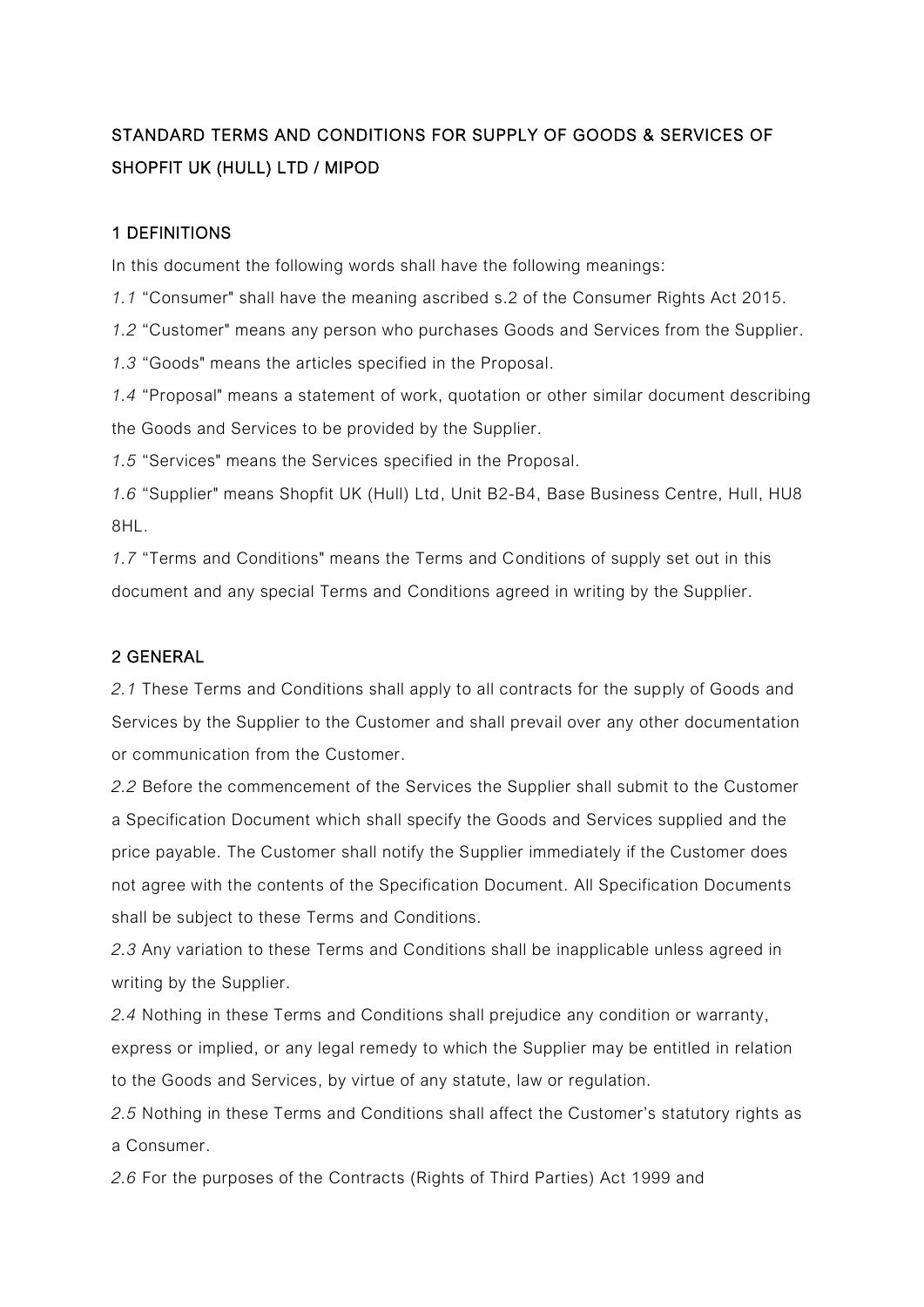notwithstanding any other provision of this Agreement, this Agreement is not intended to, and does not, give any person who is not a party to it any right to enforce any of its provisions.

*2.7* You agree to indemnify us for reasonable costs that we may incur in the enforcement of our rights under this Agreement, including without limitation legal costs and expenses.

## 3 THE ORDER

*3.1* The Proposal attached to these Terms and Conditions shall remain valid for a period of 14 days.

*3.2* The Customer shall be deemed to have accepted the Proposal by placing an order with the Supplier within the period specified in Clause 3.1.

*3.3* All orders for Goods and Services shall be deemed to be acceptance of the Proposal pursuant to these Terms and Conditions.

#### 4 PRICE AND PAYMENT

*4.1* The price for the Goods and Services is as specified in the Proposal. The Supplier shall invoice the Customer prior to dispatch of the Goods.

*4.2* Deposit: A 10% deposit is required to secure an order and build slot. Following this a further 50% deposit is payable 7 weeks before the production of the pod(s) begins. The final 40% is to be paid and cleared prior to collection or delivery.

*4.3* Payments are only accepted by the following means: BACS (Electronic Banking).

*4.4* All prices are quoted exclusive of UK VAT where applicable.

*4.5* All prices quoted in any sales literature may be subject to change without notice.

*4.6* The Company reserves the right to repossess any Goods should the Customer

become insolvent or fail to pay for them under the terms of the contract.

*4.7* Delivery charges are made separately.

#### 5 DELIVERY

*5.1* All delivered Goods have to be signed for by the Customer or their appointed representative, at which point responsibility and risk of the Goods shall pass to the Customer. If the Customer chooses to use their own haulage company, responsibility and risk of the Goods shall pass to the Customer at the point of collection and prior to loading.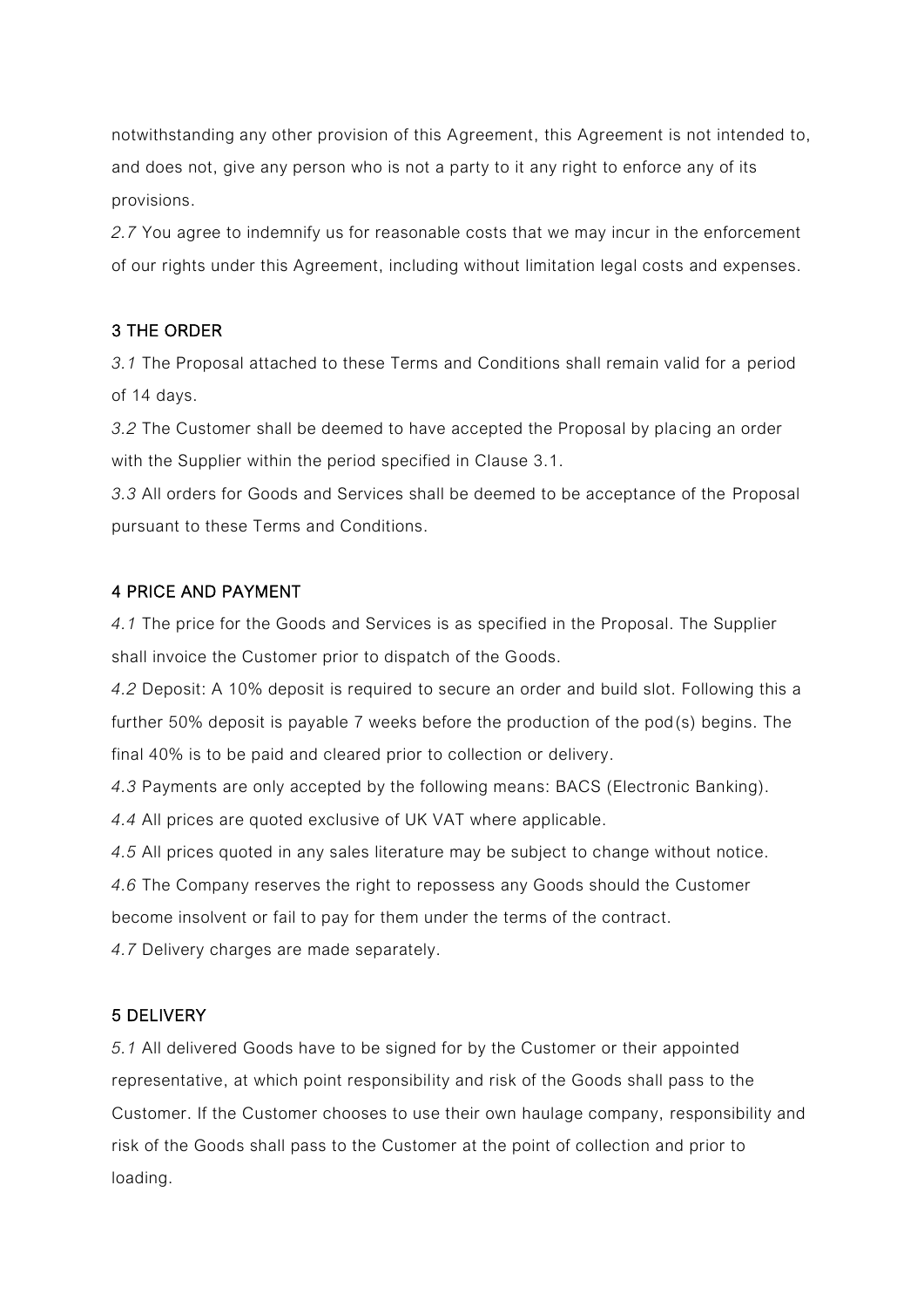*5.2* The date of delivery of the Goods and Services is as specified in the Proposal. The Supplier may vary these times by intimating in writing details of the change to the Customer but in any event, the Goods and Services will be delivered within 90 days of the contract date unless there is an Agreement with the Customer to the contrary. *5.3* The date of delivery specified by the Supplier is an estimate only. Time for delivery shall not be of the essence of the contract and the Supplier shall not be liable for any loss, costs, damages, charges or expenses caused directly or indirectly by any delay in the delivery of the Goods.

*5.4* Divisibility Clause: The contract is divisible. Each delivery made hereunder shall be deemed to arise from a separate contract and shall be invoiced separately; any invoice for a delivery shall be payable in full in accordance with the terms of payment provided for herein, without reference to and notwithstanding any defect of default in delivery of any other instalment.

*5.5* All risk in the Goods shall pass to the Customer upon delivery.

*5.6* Delivery is arranged by the Customer and is not included in the price.

#### 6 RETENTION OF TITLE/OWNERSHIP

Legal ownership of any Goods supplied shall remain vested to Shopfit UK (Hull) Ltd, until such time that full payment of order/invoice monies has been received from the Customer.

#### 7 CUSTOMER'S OBLIGATIONS

To enable the Supplier to perform its obligations the Customer shall:

*7.1* co-operate with the Supplier;

*7.2* provide the Supplier with any information reasonably required by the Supplier;

*7.3* obtain all necessary permissions, licenses and consents which may be required before the commencement of the Services, the cost of which shall be the sole responsibility of the Customer; and

*7.4* comply with such other requirements as may be set out in the Proposal or otherwise agreed between the parties.

*7.5* The Customer shall be liable to compensate the Supplier for any expenses incurred as a result of the Customer's failure to comply with the above clauses.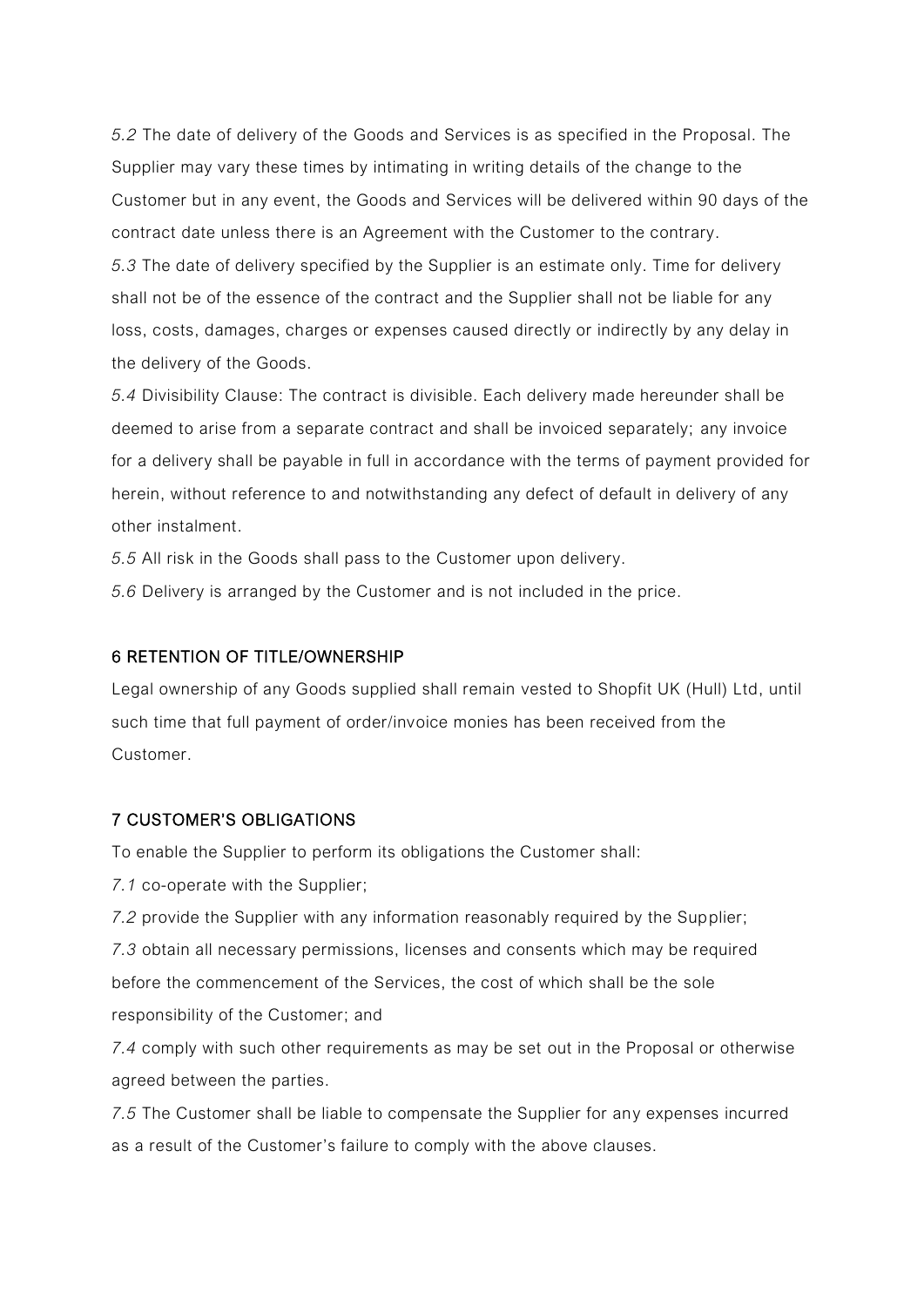*7.6* Without prejudice to any other rights to which the Supplier may be entitled, in the event that the Customer unlawfully terminates or cancels the Goods and Services agreed in the Proposal, the Customer shall be required to pay to the Supplier as agreed damages and not as a penalty, the full amount of any third party costs to which the Supplier has committed and in respect of cancellations on less than 5 working days' written notice the full amount of the Goods and Services contracted for as set out in the Agreement.

#### 8 SUPPLIER'S OBLIGATIONS

*8.1* The Supplier warrants that the Goods will at the time of delivery correspond to the description given by the Supplier.

*8.2* The Supplier shall perform the Services with reasonable skill and care, and to a reasonable standard in accordance with recognised standards and codes of practice. *8.3* The Supplier accepts all responsibility for the condition of tools and equipment used in the performance of the Services and shall ensure that any materials supplied shall be free of defects prior to third party delivery.

*8.4* In addition to the Customer's statutory rights, the Supplier guarantees all Goods against faulty workmanship and materials for a period of 12 months from the date of delivery (this excludes all external timber cladding, please see 8.5). This includes double glazing units and other third party products used in the construction of a MiPod. *8.5* All timber cladding will be covered with our 12-month guarantee. All maintenance instructions must be followed as this may invalidate the warranty. This 12-month cladding guarantee does not cover accidental damage or abuse of said cladding.

#### 9 WARRANTY

The Supplier provides the following structural warranty in relation to the Goods supplied: *9.1* The Supplier warrants the structural integrity of any MiPod supplied for a period of 1 year from the date of delivery. The warranty applies to all the structural elements of the building – steel frame, timber stud work, rafters and floor joists only. Provided they are adequately maintained and not the result of accidental damage or abuse. The warranty does not however apply to internal floor finishes, internal wall finishes, ceiling finishes or fixtures and fittings, all of which are covered by the 12-month defects warranty, nor the external fabric of the building, external cladding (see *8.5*), fascia, plinth and trims. This warranty is subject to the following conditions: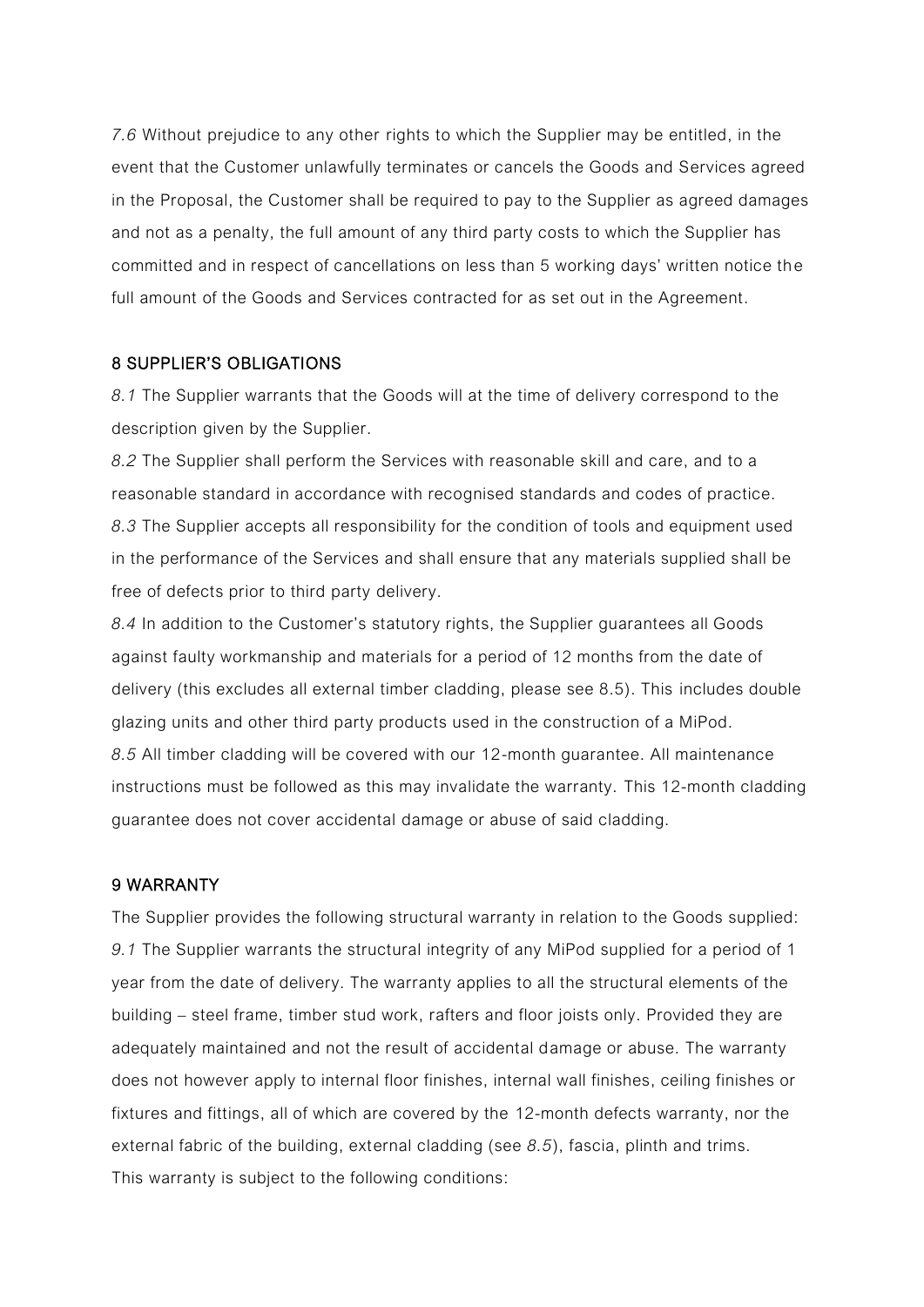(a) The Customer must notify the Supplier in writing or via email immediately upon being aware of any defect.

(b) The Goods must be maintained in good condition and regular maintenance carried out as per instructions provided by the Supplier. For avoidance of doubt we recommend keeping records of any maintenance work carried out.

(c) The Goods must not be relocated from their original delivery position except by arrangement with the Supplier.

(d) The Supplier must be afforded every opportunity to remedy any defect.

(e) MiPod's are clad with timber which as a natural product may in time produce shakes, curling, bowing etc. These will not affect the structural integrity of the unit and are therefore excluded from the warranty.

(f) Any alterations, modifications, extensions, or re-modelling of the building exterior or interior not carried out or approved by MiPod would invalidate the warranty.

(g) No responsibility can be accepted by Shopfit UK (Hull) Ltd for haulage or siting works carried out by any other party other than Shopfit UK (Hull) Ltd, and thus any damage caused in doing this is not covered under warranty.

#### 10 SHORTAGES AND DAMAGE

*10.1* The Customer shall inspect the Goods and notify Shopfit UK (Hull) Ltd within 48 hours of the day of receipt of any shortages or damage to the said Goods.

*10.2* Shortages or damage should be reported with detail, either in writing to Shopfit UK (Hull) Ltd' address, by email to info@mipod.solutions or by telephone. Pictures may be requested.

#### 11 CANCELLATIONS AND REFUNDS

*11.1* The Customer may cancel an order by notifying the Supplier in writing at the address above, via email or telephone within 7 days of placing an order and any deposit paid will be refunded in full.

*11.2* Cancellation prior to production will incur loss of £500 or 20% of the holding deposit, whichever is greater, although this may be returned at Shopfit UK (Hull) Ltd discretion.

*11.3* Once production has commenced, the 60% deposit is not returnable upon cancellation of the order.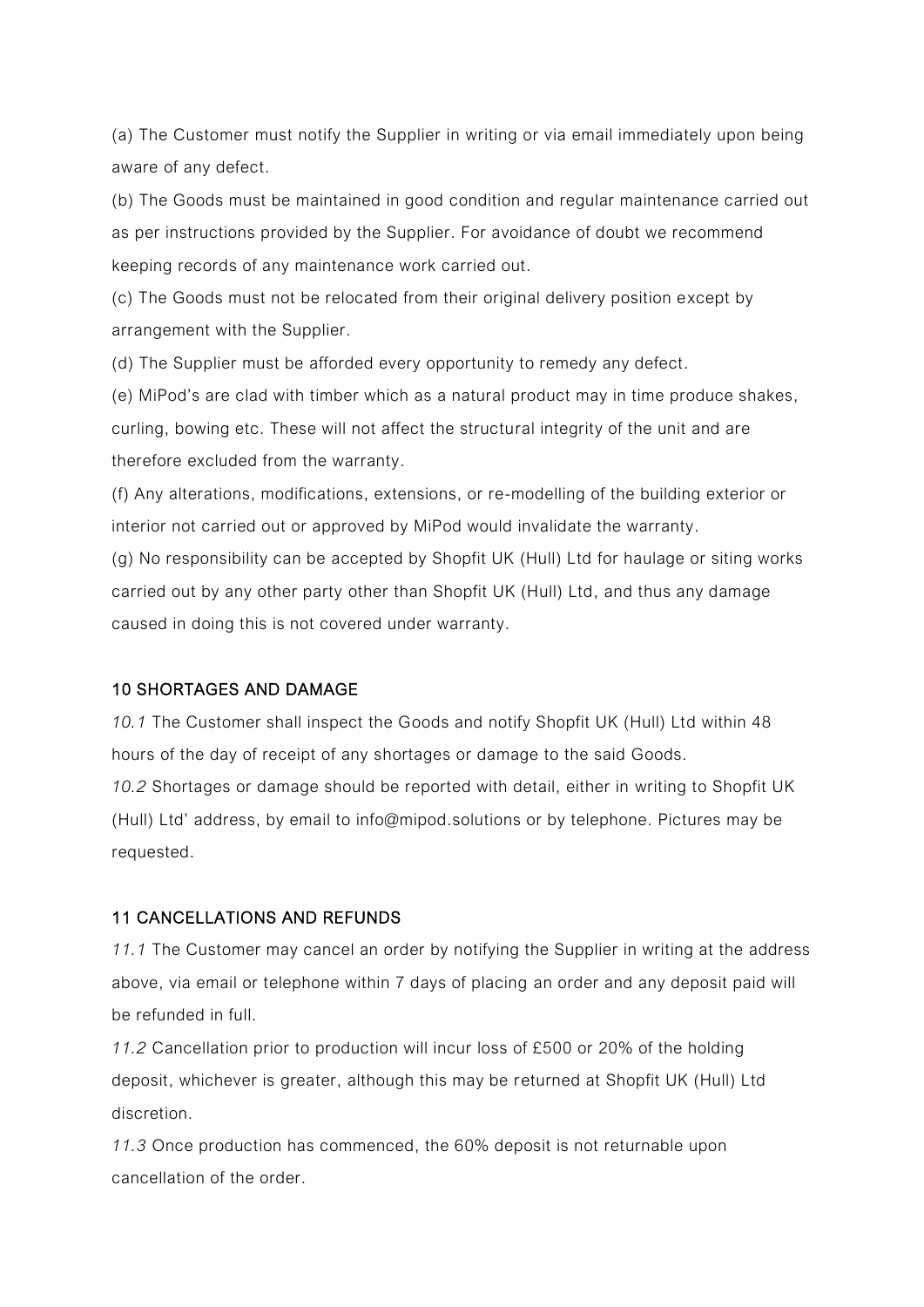*11.4* If the Customer fails to cancel the order within the time specified in Clause *11.1* any deposit paid will not be returnable.

## 12 LIMITATION OF LIABILITY

*12.1* Nothing in these Terms and Conditions shall exclude or limit the liability of the Supplier for death or personal injury, however the Supplier shall not be liable for any direct loss or damage suffered by the Customer howsoever caused, as a result of any negligence, breach of contract or otherwise in excess of the price for the Goods and Services.

*12.2* The Supplier shall not be liable under any circumstances to the Customer or any third party for any indirect or consequential loss of profit, consequential or other economic loss suffered by the Customer howsoever caused, as a result of any negligence, breach of contract, misrepresentation or otherwise.

*12.3* For the avoidance of doubt, time shall not be of the essence and the Supplier shall incur no liability to the Customer in respect of any failure to complete the Services by any agreed completion date.

#### 13 FORCE MAJEURE

Neither party shall be liable for any delay or failure to perform any of its obligations if the delay or failure results from events or circumstances outside its reasonable control. This includes but is not limited to acts of God, strikes, lock outs, accidents, Pandemic, war, fire, the act or omission of government, highway authorities or any telecommunications carrier, operator or administration, breakdown of plant or machinery or shortage or unavailability of raw materials from a natural source of supply, and the party shall be entitled to a reasonable extension of its obligations after notifying the other party of the nature and extent of such events. The Supplier also has the right to terminate the Agreement in the event of Force Majeure.

#### 14 SEVERANCE

If any term or provision of these Terms and Conditions is held invalid, illegal or unenforceable for any reason by any court of competent jurisdiction such provision shall be severed and the remainder of the provisions hereof shall continue in full force and